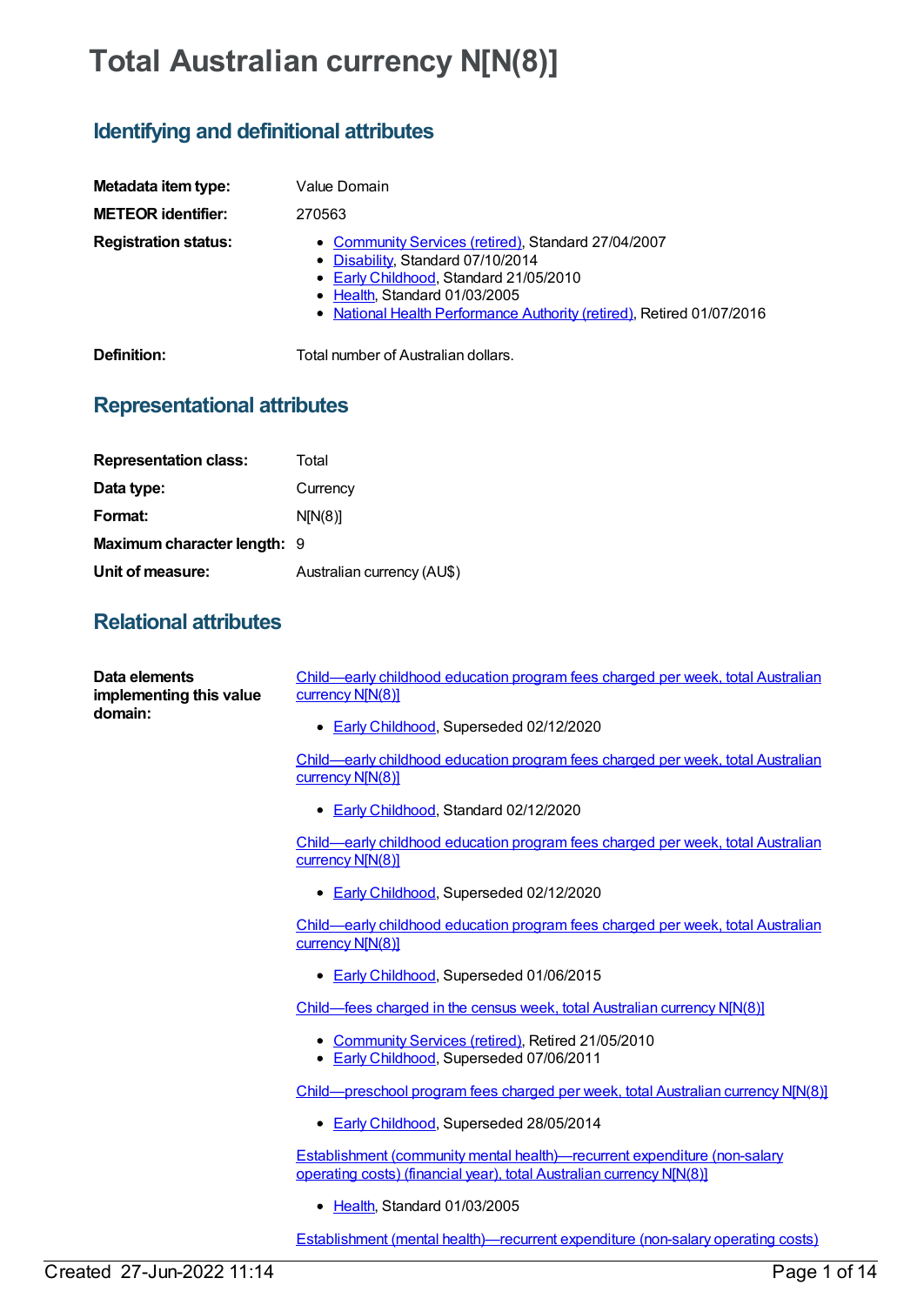(financial year), total Australian currency N[N(8)]

- ACT Health [\(retired\)](https://meteor.aihw.gov.au/RegistrationAuthority/9), Candidate 14/08/2018
- [Health](https://meteor.aihw.gov.au/RegistrationAuthority/12), Superseded 16/01/2020

Establishment (mental [health\)—recurrent](https://meteor.aihw.gov.au/content/722164) expenditure (non-salary operating costs) (financial year), total Australian currency N[N(8)]

• [Health](https://meteor.aihw.gov.au/RegistrationAuthority/12), Superseded 20/01/2021

Establishment (mental [health\)—recurrent](https://meteor.aihw.gov.au/content/737453) expenditure (non-salary operating costs) (financial year), total Australian currency N[N(8)]

[Health](https://meteor.aihw.gov.au/RegistrationAuthority/12), Standard 20/01/2021

Establishment (mental [health\)—recurrent](https://meteor.aihw.gov.au/content/296577) expenditure (total salaries and wages) (financial year), total Australian currency N[N(8)]

- ACT Health [\(retired\)](https://meteor.aihw.gov.au/RegistrationAuthority/9), Candidate 14/08/2018
- [Health](https://meteor.aihw.gov.au/RegistrationAuthority/12), Superseded 16/01/2020

Establishment (mental [health\)—recurrent](https://meteor.aihw.gov.au/content/722155) expenditure (total salaries and wages) (financial year), total Australian currency N[N(8)]

• [Health](https://meteor.aihw.gov.au/RegistrationAuthority/12), Superseded 20/01/2021

Establishment (mental [health\)—recurrent](https://meteor.aihw.gov.au/content/736983) expenditure (total salaries and wages) (financial year), total Australian currency N[N(8)]

[Health](https://meteor.aihw.gov.au/RegistrationAuthority/12), Standard 20/01/2021

[Establishment—gross](https://meteor.aihw.gov.au/content/270521) capital expenditure (accrual accounting) (buildings and building services) (financial year), total Australian currency N[N(8)]

• [Health](https://meteor.aihw.gov.au/RegistrationAuthority/12), Superseded 04/08/2016

[Establishment—gross](https://meteor.aihw.gov.au/content/270526) capital expenditure (accrual accounting) (constructions) (financial year), total Australian currency N[N(8)]

• [Health](https://meteor.aihw.gov.au/RegistrationAuthority/12), Superseded 04/08/2016

[Establishment—gross](https://meteor.aihw.gov.au/content/270525) capital expenditure (accrual accounting) (equipment) (financial year), total Australian currency N[N(8)]

• [Health](https://meteor.aihw.gov.au/RegistrationAuthority/12), Standard 01/03/2005

[Establishment—gross](https://meteor.aihw.gov.au/content/270527) capital expenditure (accrual accounting) (information technology) (financial year), total Australian currency N[N(8)]

• [Health](https://meteor.aihw.gov.au/RegistrationAuthority/12), Superseded 04/08/2016

[Establishment—gross](https://meteor.aihw.gov.au/content/270522) capital expenditure (accrual accounting) (intangible assets) (financial year), total Australian currency N[N(8)]

• [Health](https://meteor.aihw.gov.au/RegistrationAuthority/12), Superseded 04/08/2016

[Establishment—gross](https://meteor.aihw.gov.au/content/270528) capital expenditure (accrual accounting) (land) (financial year), total Australian currency N[N(8)]

• [Health](https://meteor.aihw.gov.au/RegistrationAuthority/12), Superseded 04/08/2016

[Establishment—gross](https://meteor.aihw.gov.au/content/269968) capital expenditure (accrual accounting) (major medical equipment) (financial year), total Australian currency N[N(8)]

• [Health](https://meteor.aihw.gov.au/RegistrationAuthority/12), Superseded 04/08/2016

[Establishment—gross](https://meteor.aihw.gov.au/content/270523) capital expenditure (accrual accounting) (other equipment) (financial year), total Australian currency N[N(8)]

• [Health](https://meteor.aihw.gov.au/RegistrationAuthority/12), Superseded 04/08/2016

[Establishment—gross](https://meteor.aihw.gov.au/content/270524) capital expenditure (accrual accounting) (transport) (financial year), total Australian currency N[N(8)]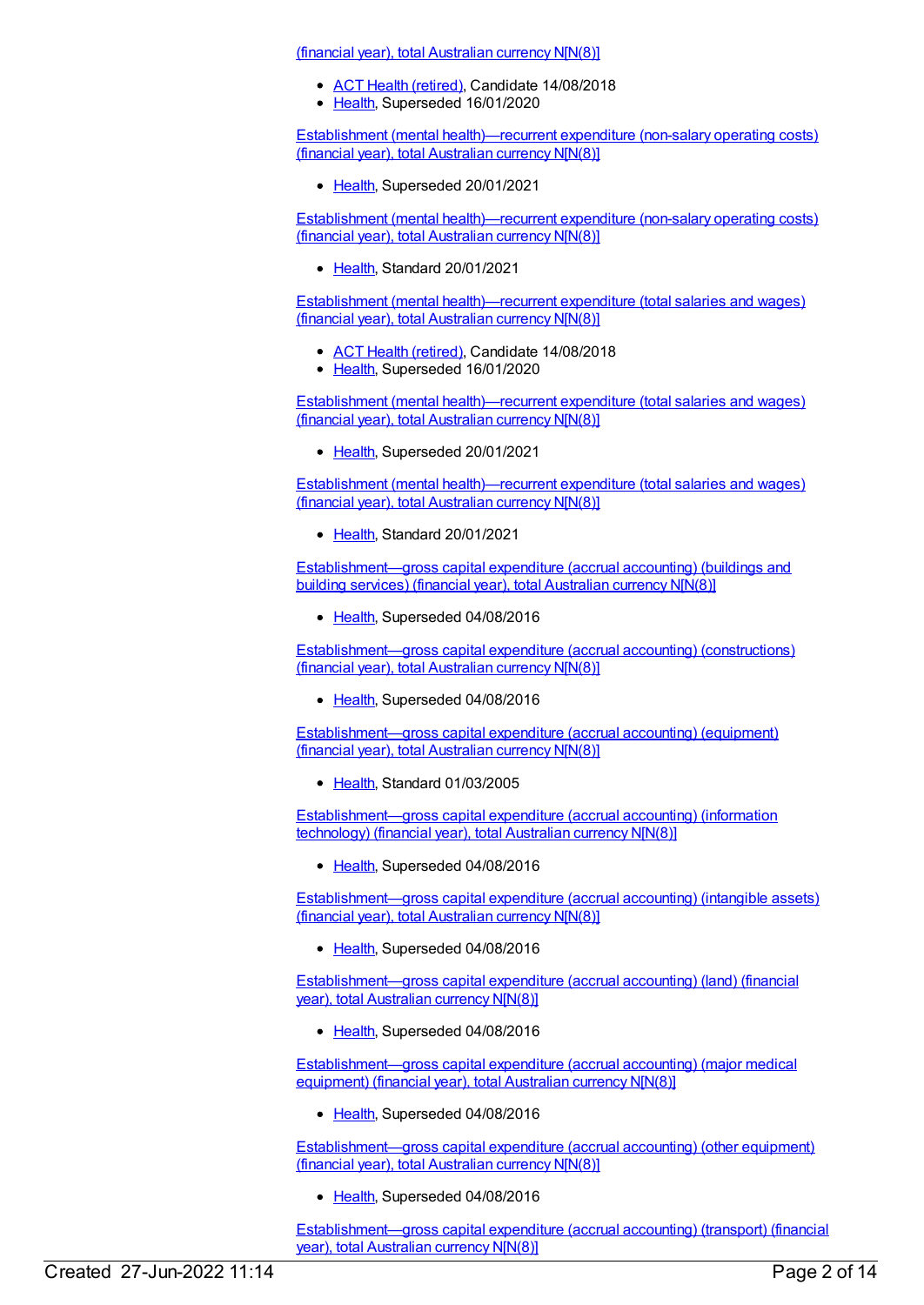• [Health](https://meteor.aihw.gov.au/RegistrationAuthority/12), Superseded 04/08/2016

Establishment—gross capital expenditure (computer [equipment/installations\)](https://meteor.aihw.gov.au/content/270520) (financial year), total Australian currency N[N(8)]

• [Health](https://meteor.aihw.gov.au/RegistrationAuthority/12), Standard 01/03/2005

[Establishment—gross](https://meteor.aihw.gov.au/content/270517) capital expenditure (intangible assets) (financial year), total Australian currency N[N(8)]

• [Health](https://meteor.aihw.gov.au/RegistrationAuthority/12), Standard 01/03/2005

[Establishment—gross](https://meteor.aihw.gov.au/content/270519) capital expenditure (land and buildings) (financial year), total Australian currency N[N(8)]

• [Health](https://meteor.aihw.gov.au/RegistrationAuthority/12), Standard 01/03/2005

[Establishment—gross](https://meteor.aihw.gov.au/content/269966) capital expenditure (major medical equipment) (financial year), total Australian currency N[N(8)]

● [Health](https://meteor.aihw.gov.au/RegistrationAuthority/12), Standard 01/03/2005

[Establishment—gross](https://meteor.aihw.gov.au/content/270516) capital expenditure (other capital expenditure) (financial year), total Australian currency N[N(8)]

• [Health](https://meteor.aihw.gov.au/RegistrationAuthority/12), Standard 01/03/2005

[Establishment—gross](https://meteor.aihw.gov.au/content/270518) capital expenditure (plant and other equipment) (financial year), total Australian currency N[N(8)]

● [Health](https://meteor.aihw.gov.au/RegistrationAuthority/12), Standard 01/03/2005

[Establishment—net](https://meteor.aihw.gov.au/content/269969) capital expenditure (accrual accounting) (buildings and building services) (financial year), total Australian currency N[N(8)]

• [Health](https://meteor.aihw.gov.au/RegistrationAuthority/12), Superseded 04/08/2016

[Establishment—net](https://meteor.aihw.gov.au/content/270531) capital expenditure (accrual accounting) (constructions) (financial year), total Australian currency N[N(8)]

• [Health](https://meteor.aihw.gov.au/RegistrationAuthority/12), Superseded 04/08/2016

[Establishment—net](https://meteor.aihw.gov.au/content/270534) capital expenditure (accrual accounting) (equipment) (financial year), total Australian currency N[N(8)]

• [Health](https://meteor.aihw.gov.au/RegistrationAuthority/12), Standard 01/03/2005

[Establishment—net](https://meteor.aihw.gov.au/content/270529) capital expenditure (accrual accounting) (information technology) (financial year), total Australian currency N[N(8)]

• [Health](https://meteor.aihw.gov.au/RegistrationAuthority/12), Superseded 04/08/2016

[Establishment—net](https://meteor.aihw.gov.au/content/270535) capital expenditure (accrual accounting) (intangible assets) (financial year), total Australian currency N[N(8)]

• [Health](https://meteor.aihw.gov.au/RegistrationAuthority/12), Superseded 04/08/2016

[Establishment—net](https://meteor.aihw.gov.au/content/270536) capital expenditure (accrual accounting) (land) (financial year), total Australian currency N[N(8)]

• [Health](https://meteor.aihw.gov.au/RegistrationAuthority/12), Superseded 04/08/2016

[Establishment—net](https://meteor.aihw.gov.au/content/270530) capital expenditure (accrual accounting) (major medical equipment) (financial year), total Australian currency N[N(8)]

• [Health](https://meteor.aihw.gov.au/RegistrationAuthority/12), Superseded 04/08/2016

[Establishment—net](https://meteor.aihw.gov.au/content/270533) capital expenditure (accrual accounting) (other equipment) (financial year), total Australian currency N[N(8)]

• [Health](https://meteor.aihw.gov.au/RegistrationAuthority/12), Superseded 04/08/2016

[Establishment—net](https://meteor.aihw.gov.au/content/270532) capital expenditure (accrual accounting) (transport) (financial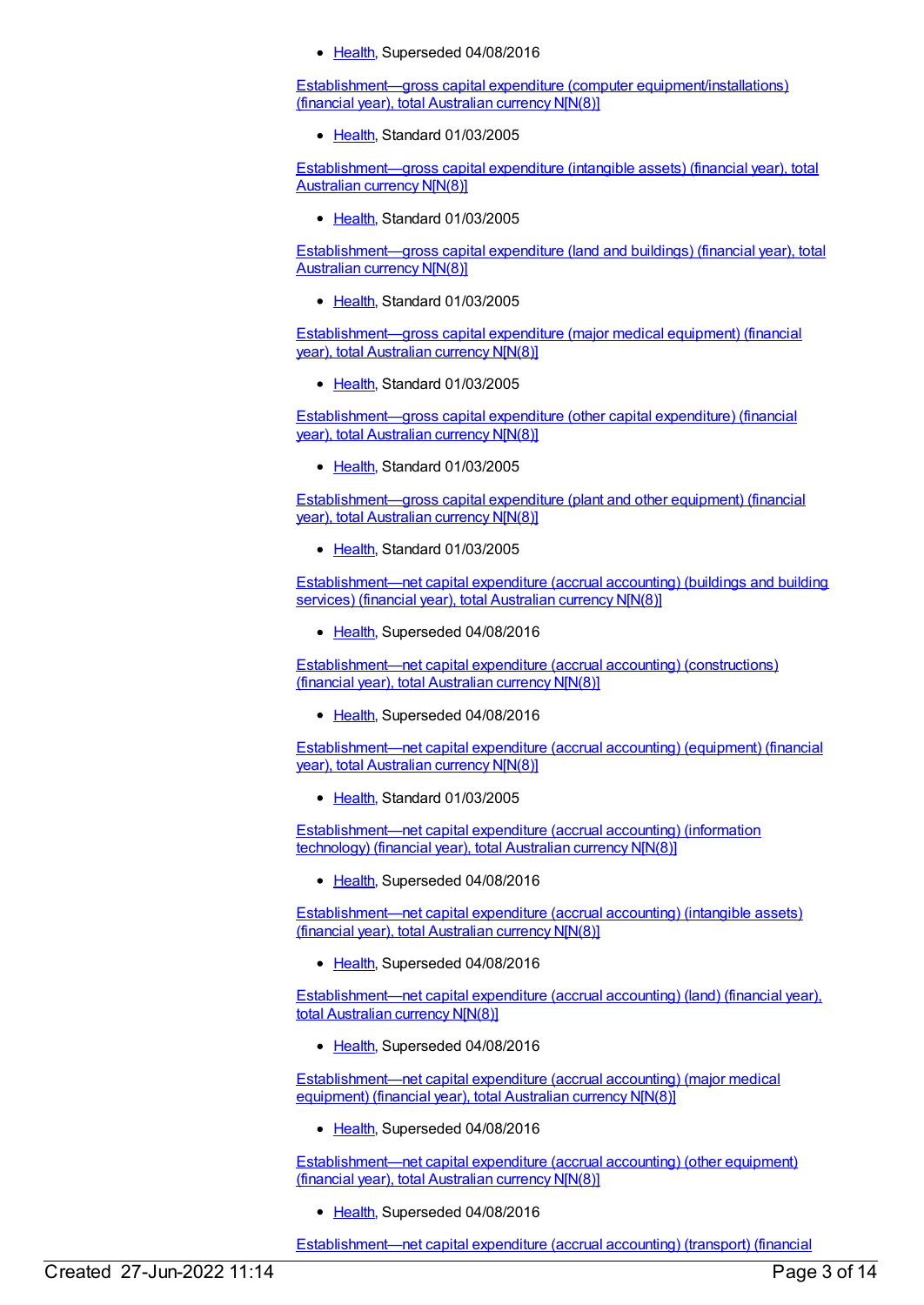year), total Australian currency N[N(8)]

• [Health](https://meteor.aihw.gov.au/RegistrationAuthority/12), Superseded 04/08/2016

[Establishment—public](https://meteor.aihw.gov.au/content/542019) hospital related revenue, total Australian currency N[N(8)]

• [Health](https://meteor.aihw.gov.au/RegistrationAuthority/12), Superseded 04/08/2016

[Establishment—recurrent](https://meteor.aihw.gov.au/content/552596) contracted care expenditure, total Australian currency N[N(8)]

• [Health](https://meteor.aihw.gov.au/RegistrationAuthority/12), Superseded 20/05/2015

[Establishment—recurrent](https://meteor.aihw.gov.au/content/270107) expenditure (administrative expenses) (financial year), total Australian currency N[N(8)]

- ACT Health [\(retired\)](https://meteor.aihw.gov.au/RegistrationAuthority/9), Candidate 17/08/2018
- [Health](https://meteor.aihw.gov.au/RegistrationAuthority/12), Standard 01/03/2005

[Establishment—recurrent](https://meteor.aihw.gov.au/content/377992) expenditure (Department of Veterans' Affairs funded), total Australian currency N[N(8)]

- ACT Health [\(retired\)](https://meteor.aihw.gov.au/RegistrationAuthority/9), Candidate 17/08/2018
- [Health](https://meteor.aihw.gov.au/RegistrationAuthority/12), Standard 02/12/2009

[Establishment—recurrent](https://meteor.aihw.gov.au/content/287031) expenditure (Department of Veterans' Affairs funded), total Australian currency N[N(8)]

• [Health](https://meteor.aihw.gov.au/RegistrationAuthority/12), Superseded 02/12/2009

[Establishment—recurrent](https://meteor.aihw.gov.au/content/270279) expenditure (depreciation) (financial year), total Australian currency N[N(8)]

- ACT Health [\(retired\)](https://meteor.aihw.gov.au/RegistrationAuthority/9), Candidate 17/08/2018
- [Health](https://meteor.aihw.gov.au/RegistrationAuthority/12), Superseded 16/01/2020

[Establishment—recurrent](https://meteor.aihw.gov.au/content/722668) expenditure (depreciation) (financial year), total Australian currency N[N(8)]

• [Health](https://meteor.aihw.gov.au/RegistrationAuthority/12), Standard 16/01/2020

[Establishment—recurrent](https://meteor.aihw.gov.au/content/270283) expenditure (domestic services) (financial year), total Australian currency N[N(8)]

- ACT Health [\(retired\)](https://meteor.aihw.gov.au/RegistrationAuthority/9), Candidate 17/08/2018
- [Health](https://meteor.aihw.gov.au/RegistrationAuthority/12), Standard 01/03/2005

[Establishment—recurrent](https://meteor.aihw.gov.au/content/270282) expenditure (drug supplies) (financial year), total Australian currency N[N(8)]

- ACT Health [\(retired\)](https://meteor.aihw.gov.au/RegistrationAuthority/9), Candidate 17/08/2018
- [Health](https://meteor.aihw.gov.au/RegistrationAuthority/12), Standard 01/03/2005

[Establishment—recurrent](https://meteor.aihw.gov.au/content/288993) expenditure (financial year), total Australian currency N[N(8)]

• [Health](https://meteor.aihw.gov.au/RegistrationAuthority/12), Standard 08/12/2004

[Establishment—recurrent](https://meteor.aihw.gov.au/content/270284) expenditure (food supplies) (financial year), total Australian currency N[N(8)]

- ACT Health [\(retired\)](https://meteor.aihw.gov.au/RegistrationAuthority/9), Candidate 17/08/2018
- [Health](https://meteor.aihw.gov.au/RegistrationAuthority/12), Standard 01/03/2005

[Establishment—recurrent](https://meteor.aihw.gov.au/content/270294) expenditure (indirect health care) (central administrations) (financial year), total Australian currency N[N(8)]

• [Health](https://meteor.aihw.gov.au/RegistrationAuthority/12), Standard 01/03/2005

[Establishment—recurrent](https://meteor.aihw.gov.au/content/270293) expenditure (indirect health care) (central and statewide support services) (financial year), total Australian currency N[N(8)]

• [Health](https://meteor.aihw.gov.au/RegistrationAuthority/12), Standard 01/03/2005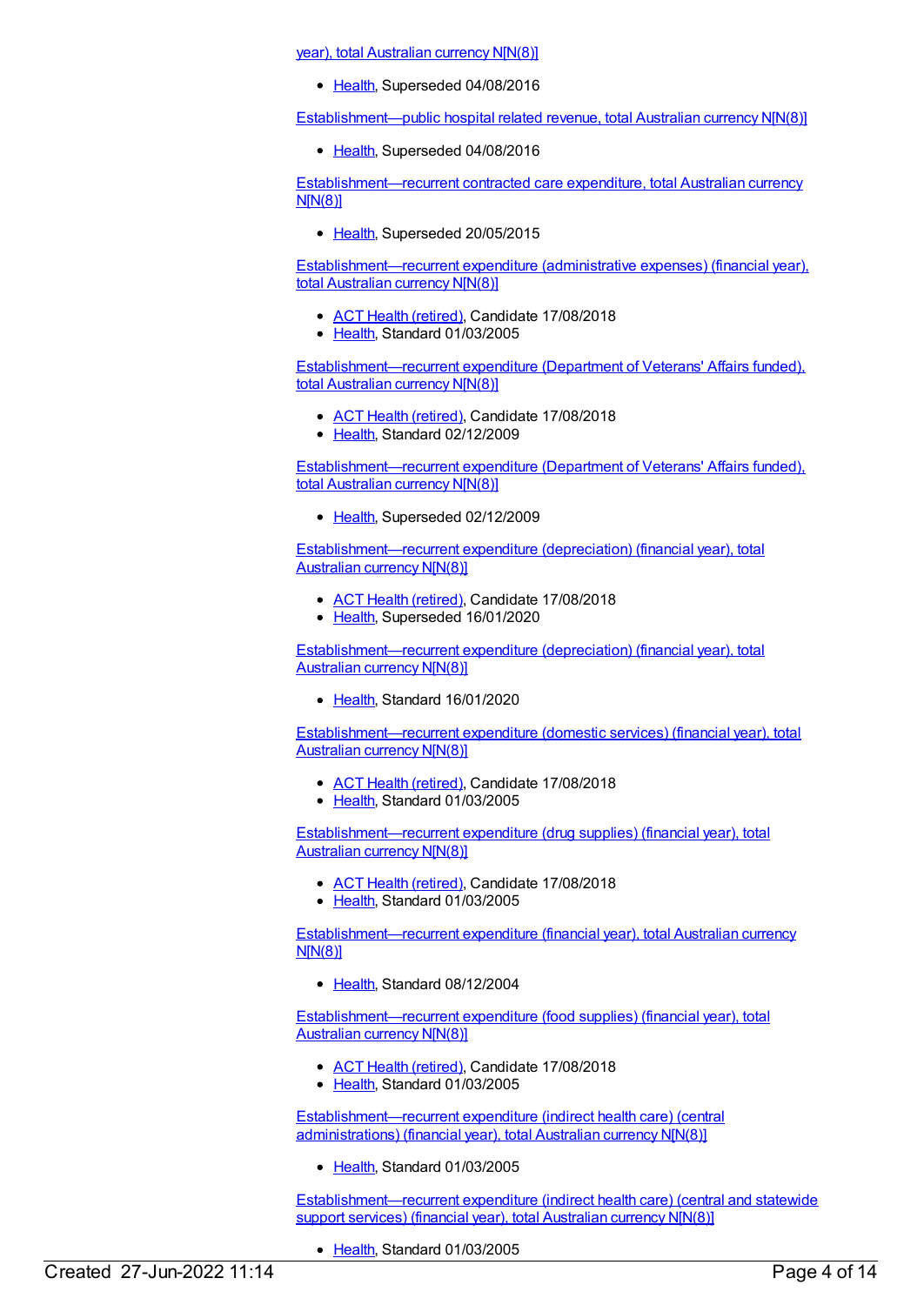[Establishment—recurrent](https://meteor.aihw.gov.au/content/270295) expenditure (indirect health care) (other) (financial year), total Australian currency N[N(8)]

• [Health](https://meteor.aihw.gov.au/RegistrationAuthority/12), Standard 01/03/2005

[Establishment—recurrent](https://meteor.aihw.gov.au/content/270291) expenditure (indirect health care) (patient transport services) (financial year), total Australian currency N[N(8)]

[Health](https://meteor.aihw.gov.au/RegistrationAuthority/12), Standard 01/03/2005

[Establishment—recurrent](https://meteor.aihw.gov.au/content/270292) expenditure (indirect health care) (public health and monitoring services) (financial year), total Australian currency N[N(8)]

[Health](https://meteor.aihw.gov.au/RegistrationAuthority/12), Standard 01/03/2005

[Establishment—recurrent](https://meteor.aihw.gov.au/content/270186) expenditure (interest payments) (financial year), total Australian currency N[N(8)]

- ACT Health [\(retired\)](https://meteor.aihw.gov.au/RegistrationAuthority/9), Candidate 17/08/2018
- [Health](https://meteor.aihw.gov.au/RegistrationAuthority/12), Superseded 16/01/2020

[Establishment—recurrent](https://meteor.aihw.gov.au/content/722670) expenditure (interest payments) (financial year), total Australian currency N[N(8)]

[Health](https://meteor.aihw.gov.au/RegistrationAuthority/12), Standard 16/01/2020

[Establishment—recurrent](https://meteor.aihw.gov.au/content/270358) expenditure (medical and surgical supplies) (financial year), total Australian currency N[N(8)]

- ACT Health [\(retired\)](https://meteor.aihw.gov.au/RegistrationAuthority/9), Candidate 17/08/2018
- [Health](https://meteor.aihw.gov.au/RegistrationAuthority/12), Standard 01/03/2005

[Establishment—recurrent](https://meteor.aihw.gov.au/content/289502) expenditure (National Mental Health Strategy funded), total Australian currency N[N(8)]

[Health](https://meteor.aihw.gov.au/RegistrationAuthority/12), Standard 08/12/2004

Establishment—recurrent expenditure (other Commonwealth Government funded expenditure), total Australian currency N[N(8)]

• [Health](https://meteor.aihw.gov.au/RegistrationAuthority/12), Standard 16/01/2020

Establishment—recurrent expenditure (other [CommonwealthGovernment](https://meteor.aihw.gov.au/content/288031) funded expenditure), total Australian currency N[N(8)]

- ACT Health [\(retired\)](https://meteor.aihw.gov.au/RegistrationAuthority/9), Candidate 17/08/2018
- [Health](https://meteor.aihw.gov.au/RegistrationAuthority/12), Superseded 16/01/2020

[Establishment—recurrent](https://meteor.aihw.gov.au/content/290583) expenditure (other patient revenue funded expenditure), total Australian currency N[N(8)]

- ACT Health [\(retired\)](https://meteor.aihw.gov.au/RegistrationAuthority/9), Candidate 17/08/2018
- [Health](https://meteor.aihw.gov.au/RegistrationAuthority/12), Standard 08/12/2004

[Establishment—recurrent](https://meteor.aihw.gov.au/content/270126) expenditure (other recurrent expenditure) (financial year), total Australian currency N[N(8)]

- ACT Health [\(retired\)](https://meteor.aihw.gov.au/RegistrationAuthority/9), Candidate 17/08/2018
- [Health](https://meteor.aihw.gov.au/RegistrationAuthority/12), Standard 01/03/2005

[Establishment—recurrent](https://meteor.aihw.gov.au/content/288071) expenditure (other revenue funded expenditure), total Australian currency N[N(8)]

- ACT Health [\(retired\)](https://meteor.aihw.gov.au/RegistrationAuthority/9), Candidate 17/08/2018
- [Health](https://meteor.aihw.gov.au/RegistrationAuthority/12), Standard 08/12/2004

[Establishment—recurrent](https://meteor.aihw.gov.au/content/288075) expenditure (other state or territory funded expenditure), total Australian currency N[N(8)]

- ACT Health [\(retired\)](https://meteor.aihw.gov.au/RegistrationAuthority/9), Candidate 17/08/2018
- [Health](https://meteor.aihw.gov.au/RegistrationAuthority/12), Standard 08/12/2004

Establishment—recurrent expenditure (patient transport cost) (financial year), total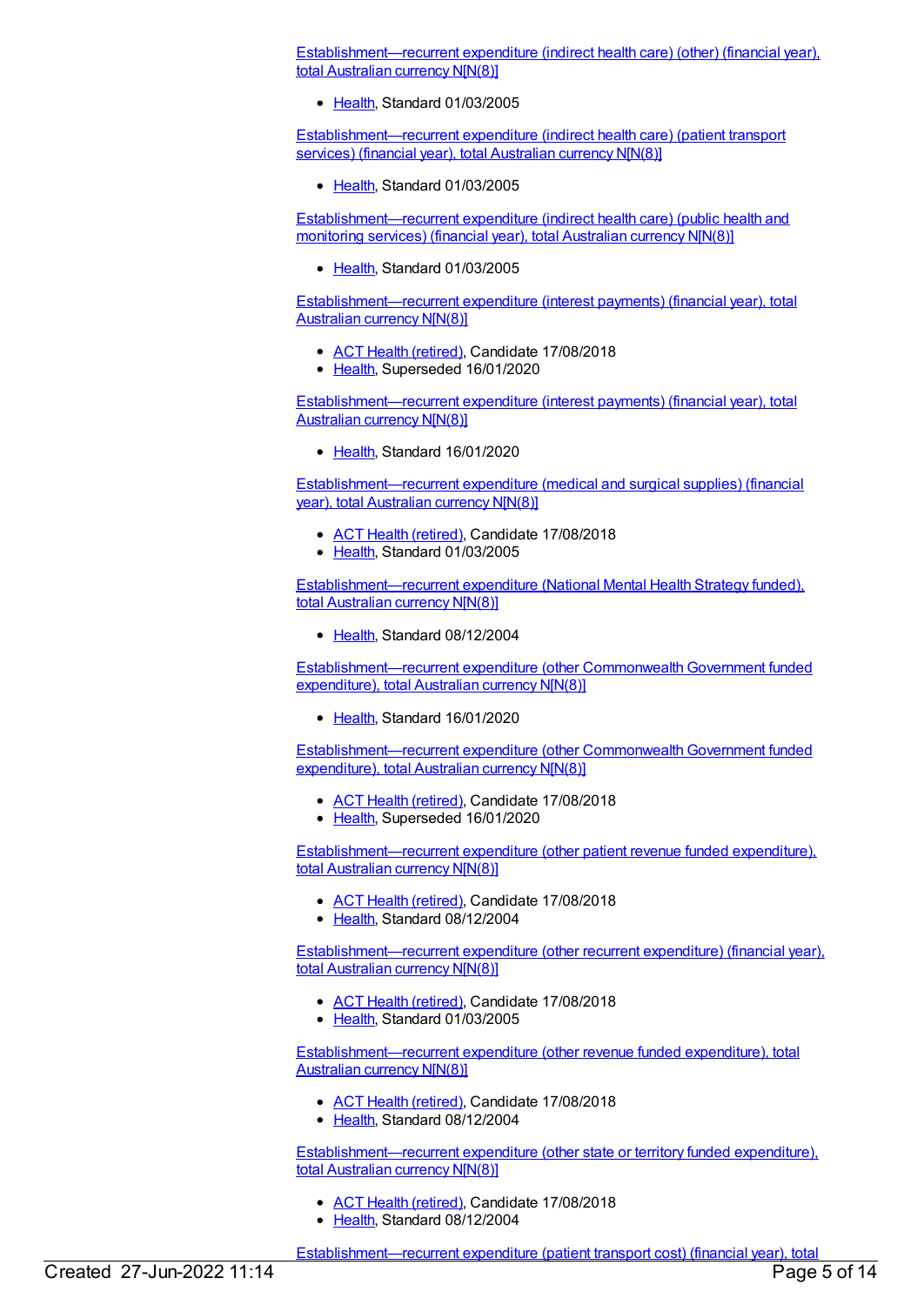[Australian](https://meteor.aihw.gov.au/content/270048) currency N[N(8)]

- ACT Health [\(retired\)](https://meteor.aihw.gov.au/RegistrationAuthority/9), Candidate 17/08/2018
- [Health](https://meteor.aihw.gov.au/RegistrationAuthority/12), Standard 01/03/2005

[Establishment—recurrent](https://meteor.aihw.gov.au/content/288685) expenditure (recoveries funded expenditure), total Australian currency N[N(8)]

- ACT Health [\(retired\)](https://meteor.aihw.gov.au/RegistrationAuthority/9), Candidate 17/08/2018
- [Health](https://meteor.aihw.gov.au/RegistrationAuthority/12), Standard 08/12/2004

[Establishment—recurrent](https://meteor.aihw.gov.au/content/269970) expenditure (repairs and maintenance) (financial year), total Australian currency N[N(8)]

- **ACT Health [\(retired\)](https://meteor.aihw.gov.au/RegistrationAuthority/9), Candidate 17/08/2018**
- [Health](https://meteor.aihw.gov.au/RegistrationAuthority/12), Standard 01/03/2005

[Establishment—recurrent](https://meteor.aihw.gov.au/content/722227) expenditure (salaries and wages) (Aboriginal and Torres Strait Islander mental health workers) (financial year), total Australian currency N[N(8)]

• [Health](https://meteor.aihw.gov.au/RegistrationAuthority/12), Superseded 20/01/2021

[Establishment—recurrent](https://meteor.aihw.gov.au/content/736981) expenditure (salaries and wages) (Aboriginal and Torres Strait Islander mental health workers) (financial year), total Australian currency N[N(8)]

• [Health](https://meteor.aihw.gov.au/RegistrationAuthority/12), Standard 20/01/2021

[Establishment—recurrent](https://meteor.aihw.gov.au/content/736979) expenditure (salaries and wages) (administrative and clerical staff) (financial year), total Australian currency N[N(8)]

• [Health](https://meteor.aihw.gov.au/RegistrationAuthority/12), Standard 20/01/2021

[Establishment—recurrent](https://meteor.aihw.gov.au/content/270275) expenditure (salaries and wages) (administrative and clerical staff) (financial year), total Australian currency N[N(8)]

- ACT Health [\(retired\)](https://meteor.aihw.gov.au/RegistrationAuthority/9), Candidate 17/08/2018
- [Health](https://meteor.aihw.gov.au/RegistrationAuthority/12), Superseded 20/01/2021

[Establishment—recurrent](https://meteor.aihw.gov.au/content/296531) expenditure (salaries and wages) (carer consultants) (financial year), total Australian currency N[N(8)]

• [Health](https://meteor.aihw.gov.au/RegistrationAuthority/12), Superseded 07/02/2013

[Establishment—recurrent](https://meteor.aihw.gov.au/content/288767) expenditure (salaries and wages) (consultant psychiatrists and psychiatrists) (financial year), total Australian currency N[N(8)]

- ACT Health [\(retired\)](https://meteor.aihw.gov.au/RegistrationAuthority/9), Candidate 17/08/2018
- [Health](https://meteor.aihw.gov.au/RegistrationAuthority/12), Superseded 16/01/2020

[Establishment—recurrent](https://meteor.aihw.gov.au/content/296528) expenditure (salaries and wages) (consumer consultants) (financial year), total Australian currency N[N(8)]

• [Health](https://meteor.aihw.gov.au/RegistrationAuthority/12), Superseded 07/02/2013

[Establishment—recurrent](https://meteor.aihw.gov.au/content/270274) expenditure (salaries and wages) (diagnostic and health professionals) (financial year), total Australian currency N[N(8)]

● [Health](https://meteor.aihw.gov.au/RegistrationAuthority/12), Retired 20/01/2021

[Establishment—recurrent](https://meteor.aihw.gov.au/content/736977) expenditure (salaries and wages) (domestic and other staff) (financial year), total Australian currency N[N(8)]

[Health](https://meteor.aihw.gov.au/RegistrationAuthority/12), Standard 20/01/2021

[Establishment—recurrent](https://meteor.aihw.gov.au/content/270276) expenditure (salaries and wages) (domestic and other staff) (financial year), total Australian currency N[N(8)]

- ACT Health [\(retired\)](https://meteor.aihw.gov.au/RegistrationAuthority/9), Candidate 17/08/2018
- [Health](https://meteor.aihw.gov.au/RegistrationAuthority/12), Superseded 20/01/2021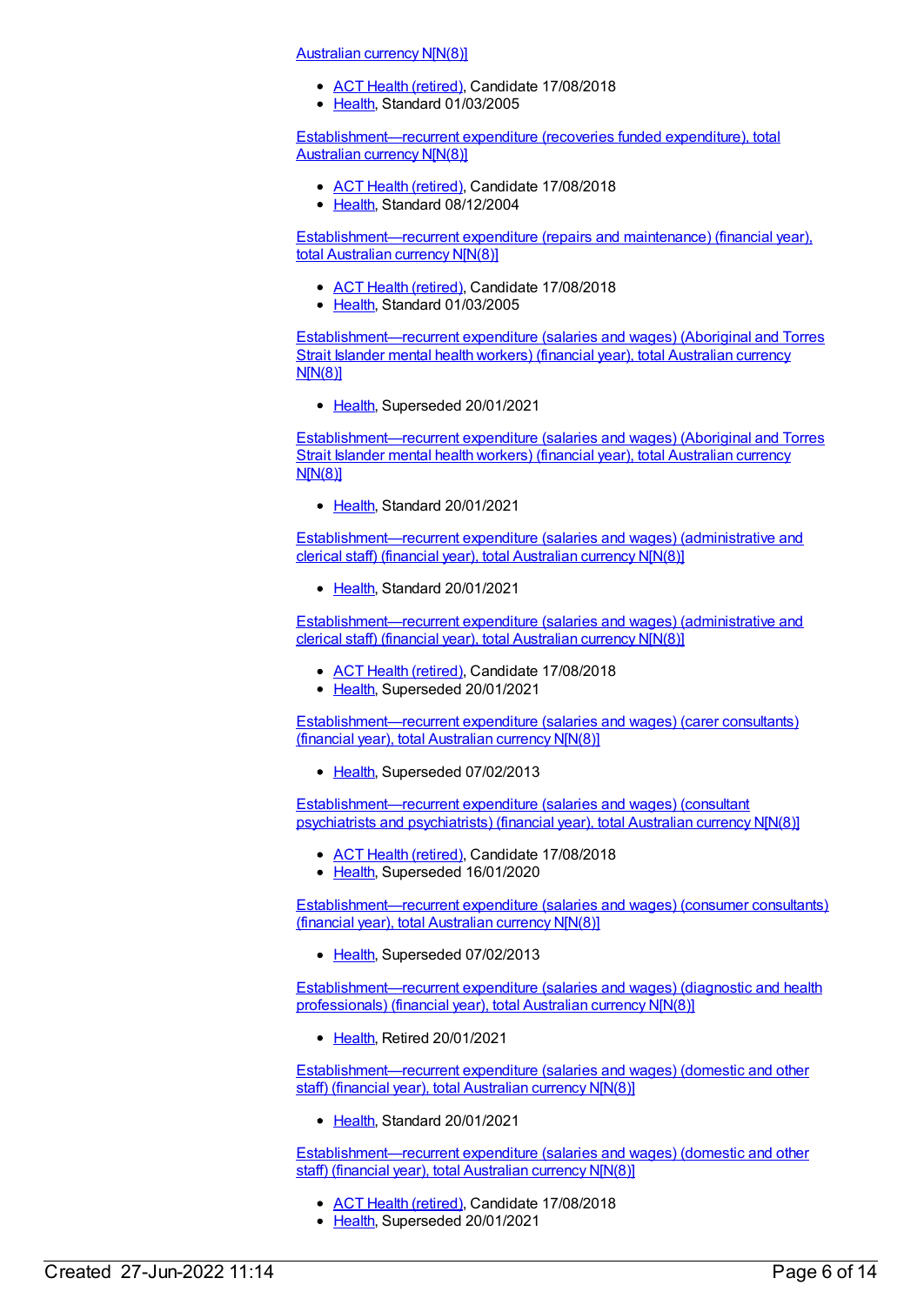[Establishment—recurrent](https://meteor.aihw.gov.au/content/718648) expenditure (salaries and wages) (enrolled nurses) (financial year), total Australian currency N[N(8)]

• [Health](https://meteor.aihw.gov.au/RegistrationAuthority/12), Superseded 20/01/2021

[Establishment—recurrent](https://meteor.aihw.gov.au/content/736975) expenditure (salaries and wages) (enrolled nurses) (financial year), total Australian currency N[N(8)]

● [Health](https://meteor.aihw.gov.au/RegistrationAuthority/12), Standard 20/01/2021

[Establishment—recurrent](https://meteor.aihw.gov.au/content/270270) expenditure (salaries and wages) (enrolled nurses) (financial year), total Australian currency N[N(8)]

- ACT Health [\(retired\)](https://meteor.aihw.gov.au/RegistrationAuthority/9), Candidate 17/08/2018
- [Health](https://meteor.aihw.gov.au/RegistrationAuthority/12), Superseded 16/01/2020

[Establishment—recurrent](https://meteor.aihw.gov.au/content/270470) expenditure (salaries and wages) (financial year), total Australian currency N[N(8)]

• [Health](https://meteor.aihw.gov.au/RegistrationAuthority/12), Retired 20/01/2021

[Establishment—recurrent](https://meteor.aihw.gov.au/content/451432) expenditure (salaries and wages) (mental health carer workers) (financial year), total Australian currency N[N(8)]

- ACT Health [\(retired\)](https://meteor.aihw.gov.au/RegistrationAuthority/9), Candidate 17/08/2018
- [Health](https://meteor.aihw.gov.au/RegistrationAuthority/12), Superseded 16/01/2020

[Establishment—recurrent](https://meteor.aihw.gov.au/content/718709) expenditure (salaries and wages) (mental health carer workers) (financial year), total Australian currency N[N(8)]

• [Health](https://meteor.aihw.gov.au/RegistrationAuthority/12), Superseded 20/01/2021

[Establishment—recurrent](https://meteor.aihw.gov.au/content/736973) expenditure (salaries and wages) (mental health carer workers) (financial year), total Australian currency N[N(8)]

[Health](https://meteor.aihw.gov.au/RegistrationAuthority/12), Standard 20/01/2021

[Establishment—recurrent](https://meteor.aihw.gov.au/content/451428) expenditure (salaries and wages) (mental health consumer workers) (financial year), total Australian currency N[N(8)]

- ACT Health [\(retired\)](https://meteor.aihw.gov.au/RegistrationAuthority/9), Candidate 17/08/2018
- [Health](https://meteor.aihw.gov.au/RegistrationAuthority/12), Superseded 20/01/2021

[Establishment—recurrent](https://meteor.aihw.gov.au/content/736971) expenditure (salaries and wages) (mental health consumer workers) (financial year), total Australian currency N[N(8)]

• [Health](https://meteor.aihw.gov.au/RegistrationAuthority/12), Standard 20/01/2021

[Establishment—recurrent](https://meteor.aihw.gov.au/content/718716) expenditure (salaries and wages) (occupational therapists) (financial year), total Australian currency N[N(8)]

• [Health](https://meteor.aihw.gov.au/RegistrationAuthority/12), Superseded 20/01/2021

[Establishment—recurrent](https://meteor.aihw.gov.au/content/736969) expenditure (salaries and wages) (occupational therapists) (financial year), total Australian currency N[N(8)]

[Health](https://meteor.aihw.gov.au/RegistrationAuthority/12), Standard 20/01/2021

[Establishment—recurrent](https://meteor.aihw.gov.au/content/288778) expenditure (salaries and wages) (occupational therapists) (financial year), total Australian currency N[N(8)]

- ACT Health [\(retired\)](https://meteor.aihw.gov.au/RegistrationAuthority/9), Candidate 17/08/2018
- [Health](https://meteor.aihw.gov.au/RegistrationAuthority/12), Superseded 16/01/2020

[Establishment—recurrent](https://meteor.aihw.gov.au/content/736967) expenditure (salaries and wages) (other diagnostic and health professionals) (financial year), total Australian currency N[N(8)]

• [Health](https://meteor.aihw.gov.au/RegistrationAuthority/12), Standard 20/01/2021

[Establishment—recurrent](https://meteor.aihw.gov.au/content/288786) expenditure (salaries and wages) (other diagnostic and health professionals) (financial year), total Australian currency N[N(8)]

ACT Health [\(retired\)](https://meteor.aihw.gov.au/RegistrationAuthority/9), Candidate 17/08/2018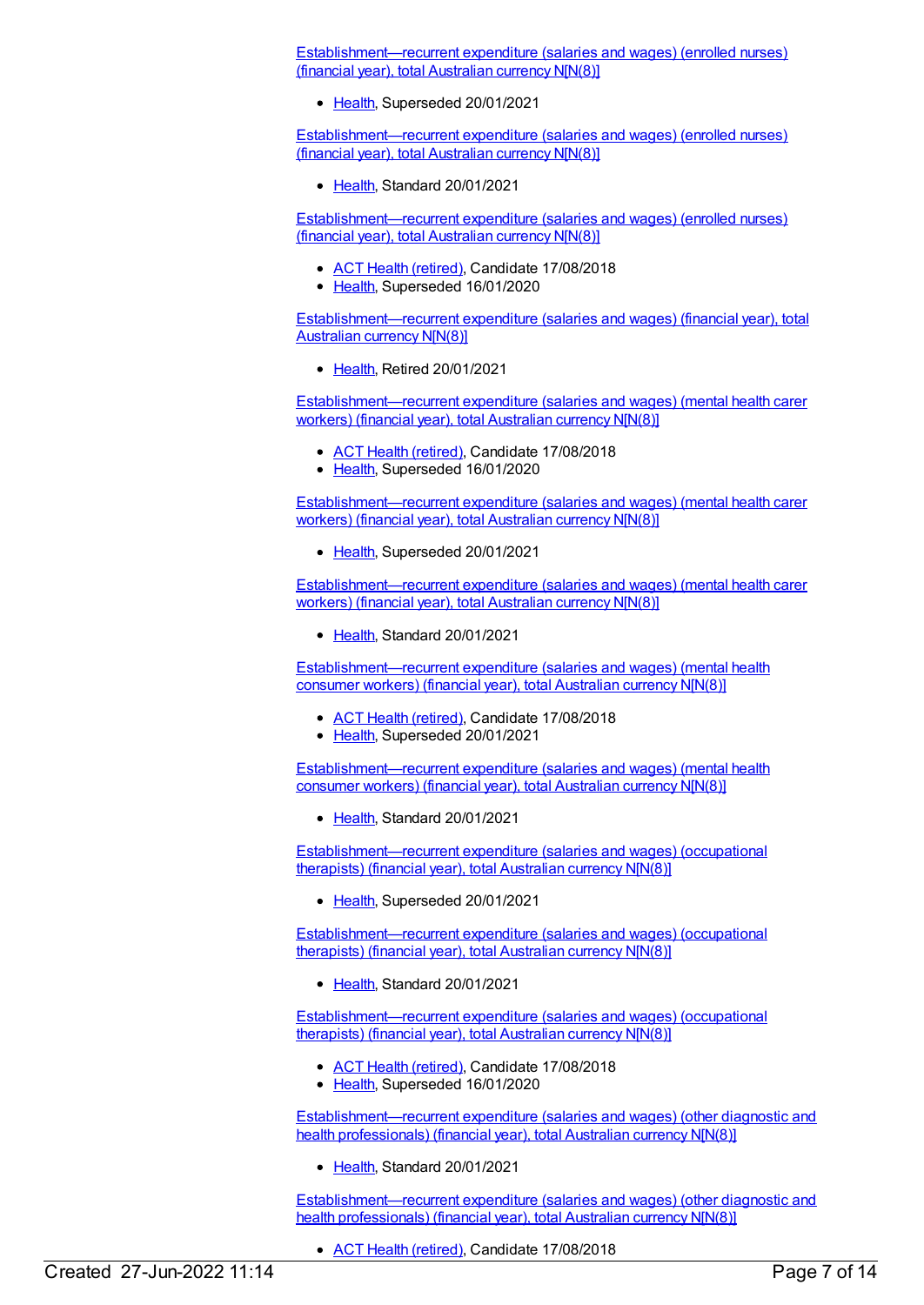• [Health](https://meteor.aihw.gov.au/RegistrationAuthority/12), Superseded 20/01/2021

[Establishment—recurrent](https://meteor.aihw.gov.au/content/718769) expenditure (salaries and wages) (other medical officers) (financial year), total Australian currency N[N(8)]

• [Health](https://meteor.aihw.gov.au/RegistrationAuthority/12), Superseded 20/01/2021

[Establishment—recurrent](https://meteor.aihw.gov.au/content/736933) expenditure (salaries and wages) (other medical officers) (financial year), total Australian currency N[N(8)]

● [Health](https://meteor.aihw.gov.au/RegistrationAuthority/12), Standard 20/01/2021

[Establishment—recurrent](https://meteor.aihw.gov.au/content/288776) expenditure (salaries and wages) (other medical officers) (financial year), total Australian currency N[N(8)]

- ACT Health [\(retired\)](https://meteor.aihw.gov.au/RegistrationAuthority/9), Candidate 17/08/2018
- [Health](https://meteor.aihw.gov.au/RegistrationAuthority/12), Superseded 16/01/2020

[Establishment—recurrent](https://meteor.aihw.gov.au/content/736965) expenditure (salaries and wages) (other personal care staff) (financial year), total Australian currency N[N(8)]

• [Health](https://meteor.aihw.gov.au/RegistrationAuthority/12), Standard 20/01/2021

[Establishment—recurrent](https://meteor.aihw.gov.au/content/270273) expenditure (salaries and wages) (other personal care staff) (financial year), total Australian currency N[N(8)]

- ACT Health [\(retired\)](https://meteor.aihw.gov.au/RegistrationAuthority/9), Candidate 17/08/2018
- [Health](https://meteor.aihw.gov.au/RegistrationAuthority/12), Superseded 20/01/2021

[Establishment—recurrent](https://meteor.aihw.gov.au/content/718789) expenditure (salaries and wages) (psychiatrists) (financial year), total Australian currency N[N(8)]

• [Health](https://meteor.aihw.gov.au/RegistrationAuthority/12), Superseded 20/01/2021

[Establishment—recurrent](https://meteor.aihw.gov.au/content/736961) expenditure (salaries and wages) (psychiatrists) (financial year), total Australian currency N[N(8)]

• [Health](https://meteor.aihw.gov.au/RegistrationAuthority/12), Standard 20/01/2021

[Establishment—recurrent](https://meteor.aihw.gov.au/content/718872) expenditure (salaries and wages) (psychiatry registrars and trainees)(financial year), total Australian currency N[N(8)]

[Health](https://meteor.aihw.gov.au/RegistrationAuthority/12), Superseded 20/01/2021

[Establishment—recurrent](https://meteor.aihw.gov.au/content/736956) expenditure (salaries and wages) (psychiatry registrars and trainees)(financial year), total Australian currency N[N(8)]

[Health](https://meteor.aihw.gov.au/RegistrationAuthority/12), Standard 20/01/2021

[Establishment—recurrent](https://meteor.aihw.gov.au/content/288774) expenditure (salaries and wages) (psychiatry registrars and trainees)(financial year), total Australian currency N[N(8)]

- ACT Health [\(retired\)](https://meteor.aihw.gov.au/RegistrationAuthority/9), Candidate 17/08/2018
- [Health](https://meteor.aihw.gov.au/RegistrationAuthority/12), Superseded 16/01/2020

[Establishment—recurrent](https://meteor.aihw.gov.au/content/722176) expenditure (salaries and wages) (psychologists) (financial year), total Australian currency N[N(8)]

[Health](https://meteor.aihw.gov.au/RegistrationAuthority/12), Superseded 20/01/2021

[Establishment—recurrent](https://meteor.aihw.gov.au/content/288784) expenditure (salaries and wages) (psychologists) (financial year), total Australian currency N[N(8)]

- ACT Health [\(retired\)](https://meteor.aihw.gov.au/RegistrationAuthority/9), Candidate 17/08/2018
- [Health](https://meteor.aihw.gov.au/RegistrationAuthority/12), Superseded 16/01/2020

[Establishment—recurrent](https://meteor.aihw.gov.au/content/736954) expenditure (salaries and wages) (psychologists) (financial year), total Australian currency N[N(8)]

[Health](https://meteor.aihw.gov.au/RegistrationAuthority/12), Standard 20/01/2021

[Establishment—recurrent](https://meteor.aihw.gov.au/content/736950) expenditure (salaries and wages) (registered nurses) (financial year), total Australian currency N[N(8)]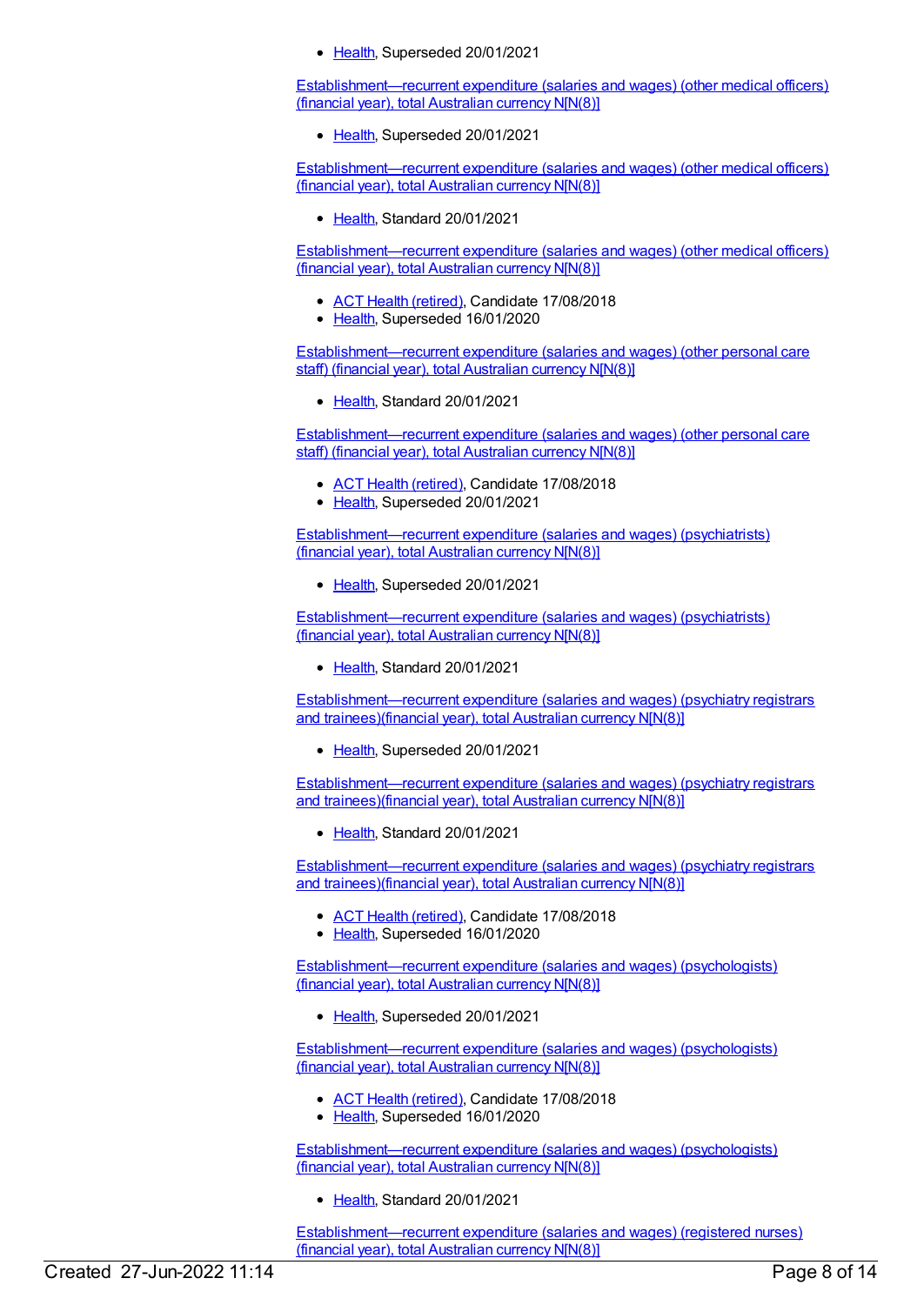[Health](https://meteor.aihw.gov.au/RegistrationAuthority/12), Standard 20/01/2021

[Establishment—recurrent](https://meteor.aihw.gov.au/content/270269) expenditure (salaries and wages) (registered nurses) (financial year), total Australian currency N[N(8)]

- ACT Health [\(retired\)](https://meteor.aihw.gov.au/RegistrationAuthority/9), Candidate 17/08/2018
- [Health](https://meteor.aihw.gov.au/RegistrationAuthority/12), Superseded 20/01/2021

[Establishment—recurrent](https://meteor.aihw.gov.au/content/270265) expenditure (salaries and wages) (salaried medical officers) (financial year), total Australian currency N[N(8)]

[Health](https://meteor.aihw.gov.au/RegistrationAuthority/12), Retired 20/01/2021

[Establishment—recurrent](https://meteor.aihw.gov.au/content/736948) expenditure (salaries and wages) (social workers) (financial year), total Australian currency N[N(8)]

• [Health](https://meteor.aihw.gov.au/RegistrationAuthority/12), Standard 20/01/2021

[Establishment—recurrent](https://meteor.aihw.gov.au/content/288780) expenditure (salaries and wages) (social workers) (financial year), total Australian currency N[N(8)]

- ACT Health [\(retired\)](https://meteor.aihw.gov.au/RegistrationAuthority/9), Candidate 17/08/2018
- [Health](https://meteor.aihw.gov.au/RegistrationAuthority/12), Superseded 20/01/2021

[Establishment—recurrent](https://meteor.aihw.gov.au/content/270271) expenditure (salaries and wages) (student nurses) (financial year), total Australian currency N[N(8)]

• [Health](https://meteor.aihw.gov.au/RegistrationAuthority/12), Retired 20/01/2021

[Establishment—recurrent](https://meteor.aihw.gov.au/content/270272) expenditure (salaries and wages) (trainee/pupil nurses) (financial year), total Australian currency N[N(8)]

• [Health](https://meteor.aihw.gov.au/RegistrationAuthority/12), Retired 20/01/2021

[Establishment—recurrent](https://meteor.aihw.gov.au/content/288965) expenditure (state or territory health authority funded), total Australian currency N[N(8)]

- ACT Health [\(retired\)](https://meteor.aihw.gov.au/RegistrationAuthority/9), Candidate 17/08/2018
- [Health](https://meteor.aihw.gov.au/RegistrationAuthority/12), Standard 08/12/2004

[Establishment—recurrent](https://meteor.aihw.gov.au/content/722672) expenditure (superannuation employer contributions) (financial year), total Australian currency N[N(8)]

• [Health](https://meteor.aihw.gov.au/RegistrationAuthority/12), Standard 16/01/2020

[Establishment—recurrent](https://meteor.aihw.gov.au/content/270371) expenditure (superannuation employer contributions) (financial year), total Australian currency N[N(8)]

- ACT Health [\(retired\)](https://meteor.aihw.gov.au/RegistrationAuthority/9), Candidate 17/08/2018
- [Health](https://meteor.aihw.gov.au/RegistrationAuthority/12), Superseded 16/01/2020

[Establishment—recurrent](https://meteor.aihw.gov.au/content/270049) expenditure (visiting medical officer payments) (financial year), total Australian currency N[N(8)]

- ACT Health [\(retired\)](https://meteor.aihw.gov.au/RegistrationAuthority/9), Candidate 17/08/2018
- [Health](https://meteor.aihw.gov.au/RegistrationAuthority/12), Superseded 20/01/2021

[Establishment—recurrent](https://meteor.aihw.gov.au/content/727426) expenditure (visiting medical officer payments) (financial year), total Australian currency N[N(8)]

• [Health](https://meteor.aihw.gov.au/RegistrationAuthority/12), Standard 20/01/2021

[Establishment—recurrent](https://meteor.aihw.gov.au/content/542155) non-salary expenditure, total Australian currency N[N(8)]

• [Health](https://meteor.aihw.gov.au/RegistrationAuthority/12), Superseded 04/08/2016

[Establishment—recurrent](https://meteor.aihw.gov.au/content/541973) salaries and wages expenditure, total Australian currency N[N(8)]

• [Health](https://meteor.aihw.gov.au/RegistrationAuthority/12), Superseded 04/08/2016

[Establishment—revenue](https://meteor.aihw.gov.au/content/270128) (other revenue) (financial year), total Australian currency N[N(8)]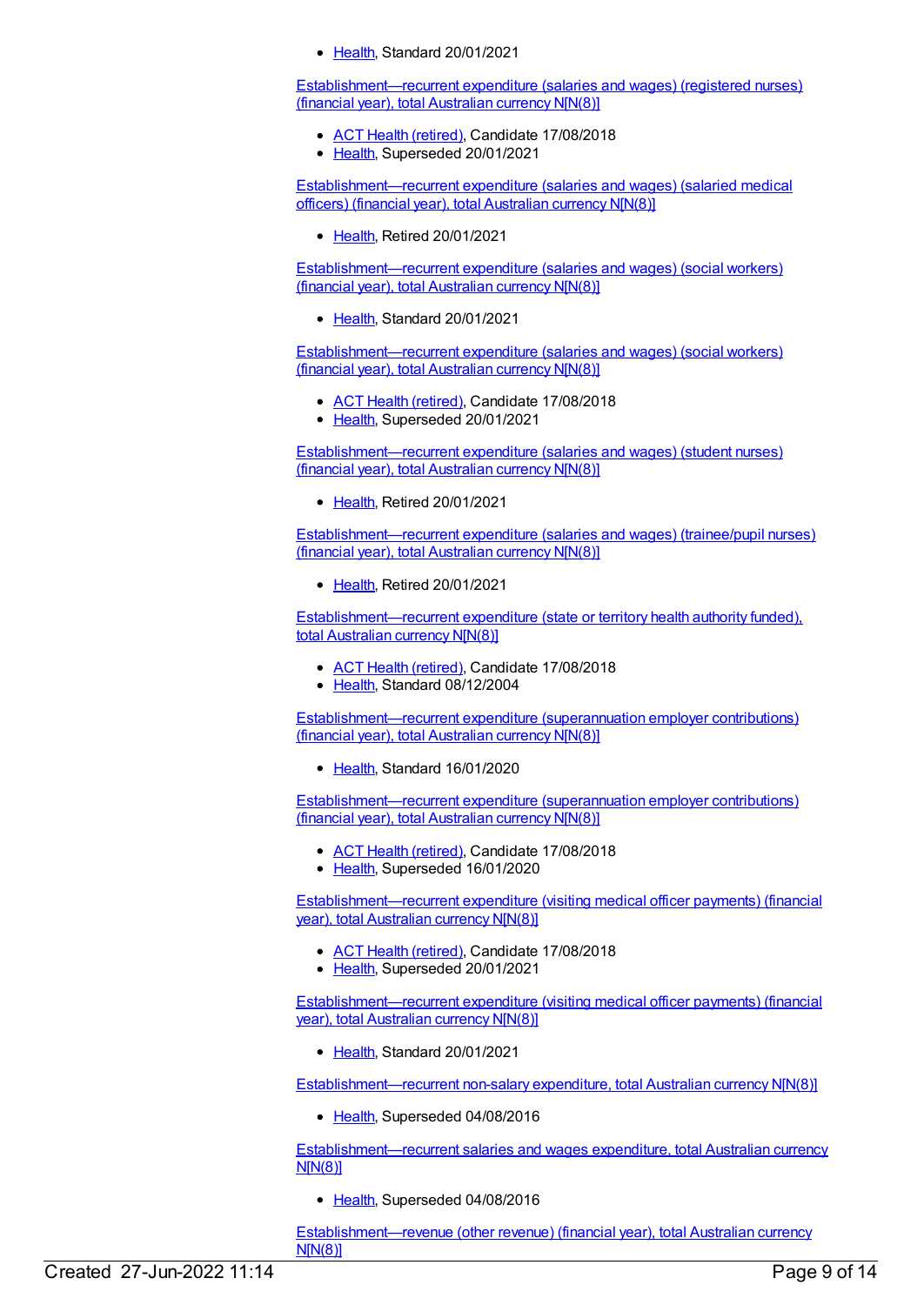• [Health](https://meteor.aihw.gov.au/RegistrationAuthority/12), Superseded 05/12/2007

[Establishment—revenue](https://meteor.aihw.gov.au/content/364799) (other revenue) (financial year), total Australian currency N[N(8)]

• [Health](https://meteor.aihw.gov.au/RegistrationAuthority/12), Standard 05/12/2007

[Establishment—revenue](https://meteor.aihw.gov.au/content/270047) (patient) (financial year), total Australian currency N[N(8)]

• [Health](https://meteor.aihw.gov.au/RegistrationAuthority/12), Superseded 05/12/2007

[Establishment—revenue](https://meteor.aihw.gov.au/content/364797) (patient) (financial year), total Australian currency N[N(8)]

● [Health](https://meteor.aihw.gov.au/RegistrationAuthority/12), Standard 05/12/2007

[Establishment—revenue](https://meteor.aihw.gov.au/content/269974) (recoveries) (financial year), total Australian currency N[N(8)]

• [Health](https://meteor.aihw.gov.au/RegistrationAuthority/12), Superseded 05/12/2007

[Establishment—revenue](https://meteor.aihw.gov.au/content/364805) (recoveries) (financial year), total Australian currency N[N(8)]

• [Health](https://meteor.aihw.gov.au/RegistrationAuthority/12), Standard 05/12/2007

[Establishment—total](https://meteor.aihw.gov.au/content/540165) recurrent expenditure, total Australian currency N[N(8)]

[Health](https://meteor.aihw.gov.au/RegistrationAuthority/12), Superseded 20/05/2015

Medical indemnity claim management [episode—reserve](https://meteor.aihw.gov.au/content/482224) amount, total Australian currency N[N(8)]

• [Health](https://meteor.aihw.gov.au/RegistrationAuthority/12), Standard 21/11/2013

Medical indemnity [claim—claimant](https://meteor.aihw.gov.au/content/482271) payment amount, total Australian currency N[N(8)]

• [Health](https://meteor.aihw.gov.au/RegistrationAuthority/12), Standard 21/11/2013

Medical indemnity [claim—legal](https://meteor.aihw.gov.au/content/482265) and investigative expenses amount, total Australian currency N[N(8)]

• [Health](https://meteor.aihw.gov.au/RegistrationAuthority/12), Standard 21/11/2013

Medical indemnity [claim—total](https://meteor.aihw.gov.au/content/482237) amount expended, total Australian currency N[N(8)]

[Health](https://meteor.aihw.gov.au/RegistrationAuthority/12), Standard 21/11/2013

Mental health non-government [organisation—grants](https://meteor.aihw.gov.au/content/567363) to non-government organisations, total Australian currency N[N(8)]

- ACT Health [\(retired\)](https://meteor.aihw.gov.au/RegistrationAuthority/9), Candidate 14/08/2018
- [Health](https://meteor.aihw.gov.au/RegistrationAuthority/12), Superseded 16/01/2020

Mental health non-government [organisation—payments](https://meteor.aihw.gov.au/content/721707) to non-government organisations, total Australian currency N[N(8)]

• [Health](https://meteor.aihw.gov.au/RegistrationAuthority/12), Standard 16/01/2020

[Person—Medicare](https://meteor.aihw.gov.au/content/556532) Benefits Schedule (MBS) benefit for General Practitioner service, total Australian currency N[N(8)]

• National Health [Performance](https://meteor.aihw.gov.au/RegistrationAuthority/8) Authority (retired), Retired 01/07/2016

[Person—Medicare](https://meteor.aihw.gov.au/content/556892) Benefits Schedule (MBS) benefit for specialist service, total Australian currency N[N(8)]

• National Health [Performance](https://meteor.aihw.gov.au/RegistrationAuthority/8) Authority (retired), Retired 01/07/2016

Service provider [organisation—funding](https://meteor.aihw.gov.au/content/321039) allocated, total Australian currency N[N(8)]

- [Community](https://meteor.aihw.gov.au/RegistrationAuthority/1) Services (retired), Standard 27/04/2007
- [Disability](https://meteor.aihw.gov.au/RegistrationAuthority/16), Standard 07/10/2014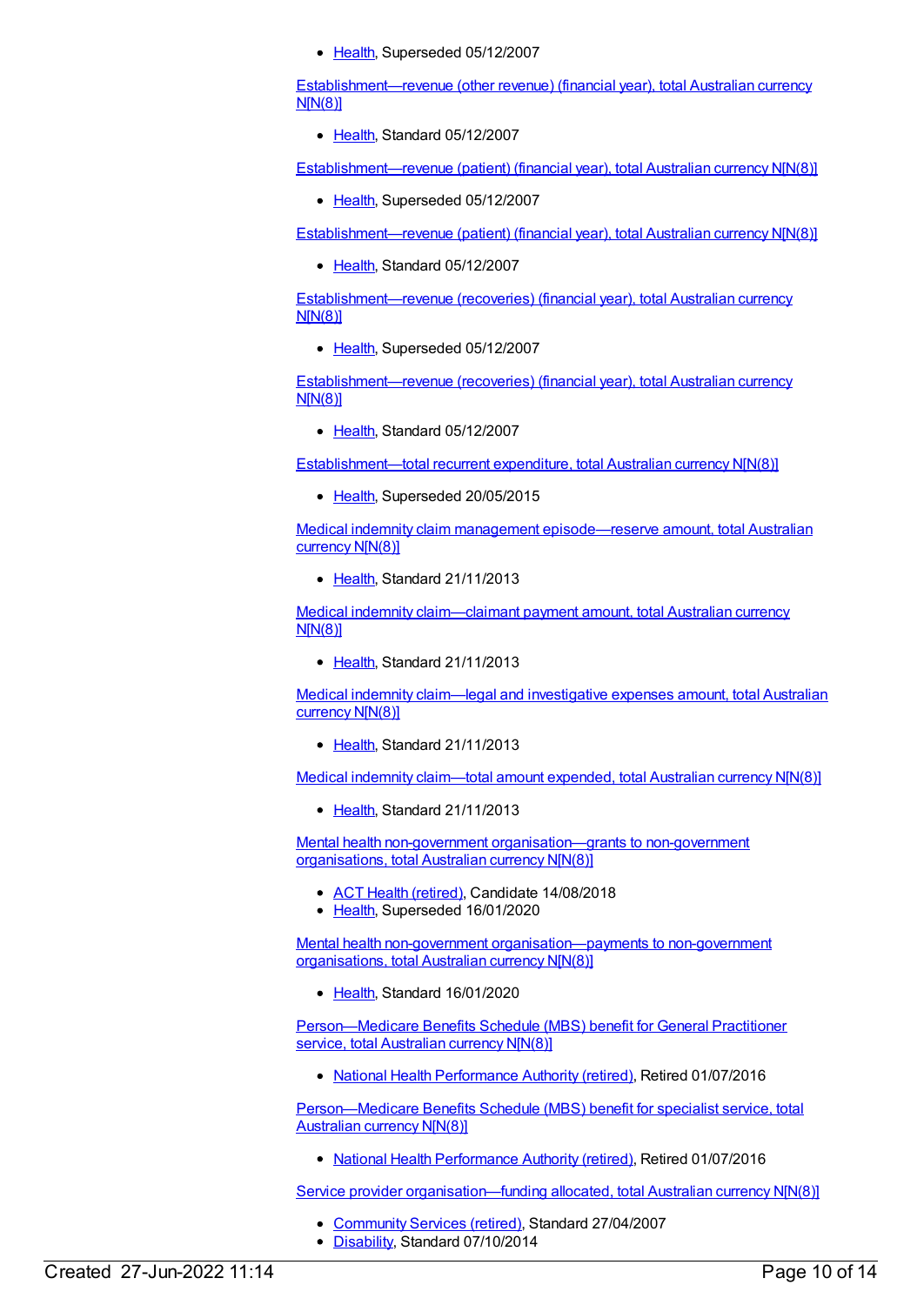Service provider [organisation—government](https://meteor.aihw.gov.au/content/336819) funding allocated, total Australian currency N[N(8)]

[Community](https://meteor.aihw.gov.au/RegistrationAuthority/1) Services (retired), Standard 30/11/2007

Service provider [organisation—mental](https://meteor.aihw.gov.au/content/480798) health funding provided to non-government organisations from government authorities, total Australian currency N[N(8)]

• [Health](https://meteor.aihw.gov.au/RegistrationAuthority/12), Standard 13/11/2014

Service type [outlet—funding](https://meteor.aihw.gov.au/content/621501) allocated, total Australian currency N[N(8)]

[Disability](https://meteor.aihw.gov.au/RegistrationAuthority/16), Standard 29/02/2016

Specialised mental health service [organisation—accommodation](https://meteor.aihw.gov.au/content/296547) services grants to non-government organisations, total Australian currency N[N(8)]

[Health](https://meteor.aihw.gov.au/RegistrationAuthority/12), Superseded 01/12/2010

Specialised mental health service [organisation—accommodation](https://meteor.aihw.gov.au/content/398477) services grants to non-government organisations, total Australian currency N[N(8)]

[Health](https://meteor.aihw.gov.au/RegistrationAuthority/12), Standard 01/12/2010

Specialised mental health service [organisation—advocacy](https://meteor.aihw.gov.au/content/286911) services grants to nongovernment organisations, total Australian currency N[N(8)]

• [Health](https://meteor.aihw.gov.au/RegistrationAuthority/12), Standard 08/12/2004

Specialised mental health service [organisation—community](https://meteor.aihw.gov.au/content/287011) awareness/health promotion services grants to non-government organisations (financial year), total Australian currency N[N(8)]

Ealth, Standard 08/12/2004

Specialised mental health service [organisation—counselling](https://meteor.aihw.gov.au/content/287021) services grants to non-government organisations, total Australian currency N[N(8)]

• [Health](https://meteor.aihw.gov.au/RegistrationAuthority/12), Standard 08/12/2004

Specialised mental health service [organisation—independent](https://meteor.aihw.gov.au/content/296480) living skills support services grants to non-government organisations, total Australian currency N[N(8)]

[Health](https://meteor.aihw.gov.au/RegistrationAuthority/12), Standard 08/12/2004

Specialised mental health service [organisation—other](https://meteor.aihw.gov.au/content/306250) and unspecified mental health services grants to non-government organisations, total Australian currency N[N(8)]

• [Health](https://meteor.aihw.gov.au/RegistrationAuthority/12), Standard 07/12/2005

Specialised mental health service [organisation—other](https://meteor.aihw.gov.au/content/296482) and unspecified services grants to non-government organisations, total Australian currency N[N(8)]

• [Health](https://meteor.aihw.gov.au/RegistrationAuthority/12), Superseded 07/12/2005

Specialised mental health service [organisation—pre-vocational](https://meteor.aihw.gov.au/content/296484) training services grants for non-government organisations, total Australian currency N[N(8)]

• [Health](https://meteor.aihw.gov.au/RegistrationAuthority/12), Standard 08/12/2004

Specialised mental health service [organisation—psychosocial](https://meteor.aihw.gov.au/content/296486) support services grants for non-government organisations, total Australian currency N[N(8)]

● [Health](https://meteor.aihw.gov.au/RegistrationAuthority/12), Standard 08/12/2004

Specialised mental health service [organisation—recreation](https://meteor.aihw.gov.au/content/296488) services grants to nongovernment organisations, total Australian currency N[N(8)]

Ealth, Standard 08/12/2004

Specialised mental health service [organisation—respite](https://meteor.aihw.gov.au/content/296490) services grants to nongovernment organisations, total Australian currency N[N(8)]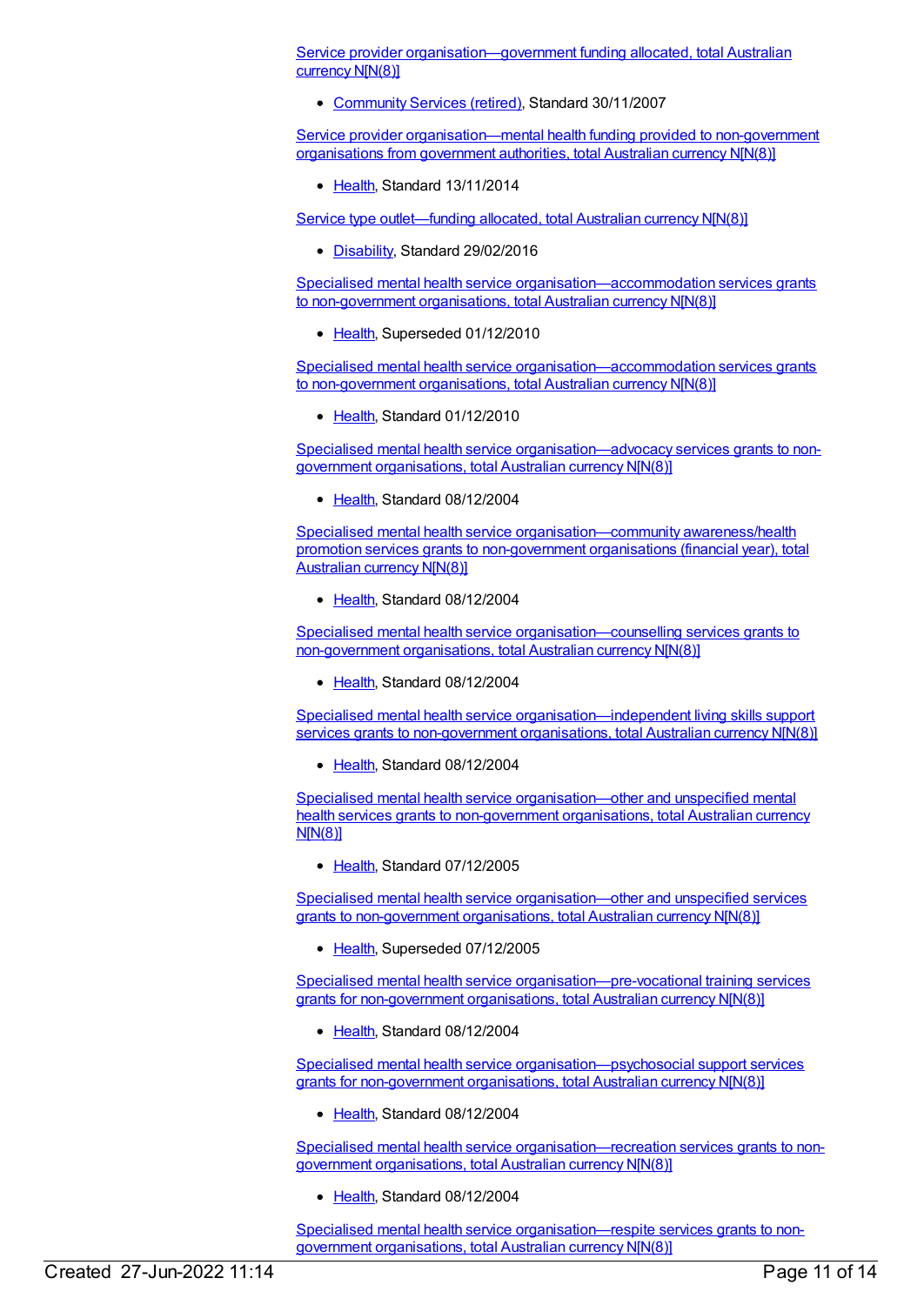• [Health](https://meteor.aihw.gov.au/RegistrationAuthority/12), Standard 08/12/2004

Specialised mental health service [organisation—self-help](https://meteor.aihw.gov.au/content/296492) support groups services grants for non-government organisations, total Australian currency N[N(8)]

• [Health](https://meteor.aihw.gov.au/RegistrationAuthority/12), Standard 08/12/2004

Specialised mental health [service—residual](https://meteor.aihw.gov.au/content/722104) expenditure (academic positions), total Australian currency N[N(8)]

• [Health](https://meteor.aihw.gov.au/RegistrationAuthority/12), Standard 16/01/2020

Specialised mental health [service—residual](https://meteor.aihw.gov.au/content/290151) expenditure (academic positions), total Australian currency N[N(8)]

- ACT Health [\(retired\)](https://meteor.aihw.gov.au/RegistrationAuthority/9), Candidate 17/08/2018
- [Health](https://meteor.aihw.gov.au/RegistrationAuthority/12), Superseded 16/01/2020

Specialised mental health [service—residual](https://meteor.aihw.gov.au/content/290149) expenditure (education and training), total Australian currency N[N(8)]

- ACT Health [\(retired\)](https://meteor.aihw.gov.au/RegistrationAuthority/9), Candidate 17/08/2018
- [Health](https://meteor.aihw.gov.au/RegistrationAuthority/12), Superseded 16/01/2020

Specialised mental health [service—residual](https://meteor.aihw.gov.au/content/722106) expenditure (education and training), total Australian currency N[N(8)]

• [Health](https://meteor.aihw.gov.au/RegistrationAuthority/12), Standard 16/01/2020

Specialised mental health [service—residual](https://meteor.aihw.gov.au/content/722108) expenditure (insurance), total Australian currency N[N(8)]

Ealth, Standard 16/01/2020

Specialised mental health [service—residual](https://meteor.aihw.gov.au/content/290164) expenditure (insurance), total Australian currency N[N(8)]

- ACT Health [\(retired\)](https://meteor.aihw.gov.au/RegistrationAuthority/9), Candidate 17/08/2018
- [Health](https://meteor.aihw.gov.au/RegistrationAuthority/12), Superseded 16/01/2020

Specialised mental health [service—residual](https://meteor.aihw.gov.au/content/376828) expenditure (Mental Health Act Regulation or related legislation), total Australian currency N[N(8)]

- ACT Health [\(retired\)](https://meteor.aihw.gov.au/RegistrationAuthority/9), Candidate 17/08/2018
- [Health](https://meteor.aihw.gov.au/RegistrationAuthority/12), Superseded 16/01/2020

Specialised mental health [service—residual](https://meteor.aihw.gov.au/content/722127) expenditure (Mental Health Act Regulation or related legislation), total Australian currency N[N(8)]

Lealth, Standard 16/01/2020

Specialised mental health [service—residual](https://meteor.aihw.gov.au/content/290156) expenditure (mental health promotion), total Australian currency N[N(8)]

- ACT Health [\(retired\)](https://meteor.aihw.gov.au/RegistrationAuthority/9), Candidate 17/08/2018
- [Health](https://meteor.aihw.gov.au/RegistrationAuthority/12), Superseded 16/01/2020

Specialised mental health [service—residual](https://meteor.aihw.gov.au/content/722129) expenditure (mental health promotion), total Australian currency N[N(8)]

[Health](https://meteor.aihw.gov.au/RegistrationAuthority/12), Standard 16/01/2020

Specialised mental health [service—residual](https://meteor.aihw.gov.au/content/290153) expenditure (mental health research), total Australian currency N[N(8)]

- ACT Health [\(retired\)](https://meteor.aihw.gov.au/RegistrationAuthority/9), Candidate 17/08/2018
- [Health](https://meteor.aihw.gov.au/RegistrationAuthority/12), Superseded 16/01/2020

Specialised mental health [service—residual](https://meteor.aihw.gov.au/content/722131) expenditure (mental health research), total Australian currency N[N(8)]

• [Health](https://meteor.aihw.gov.au/RegistrationAuthority/12), Standard 16/01/2020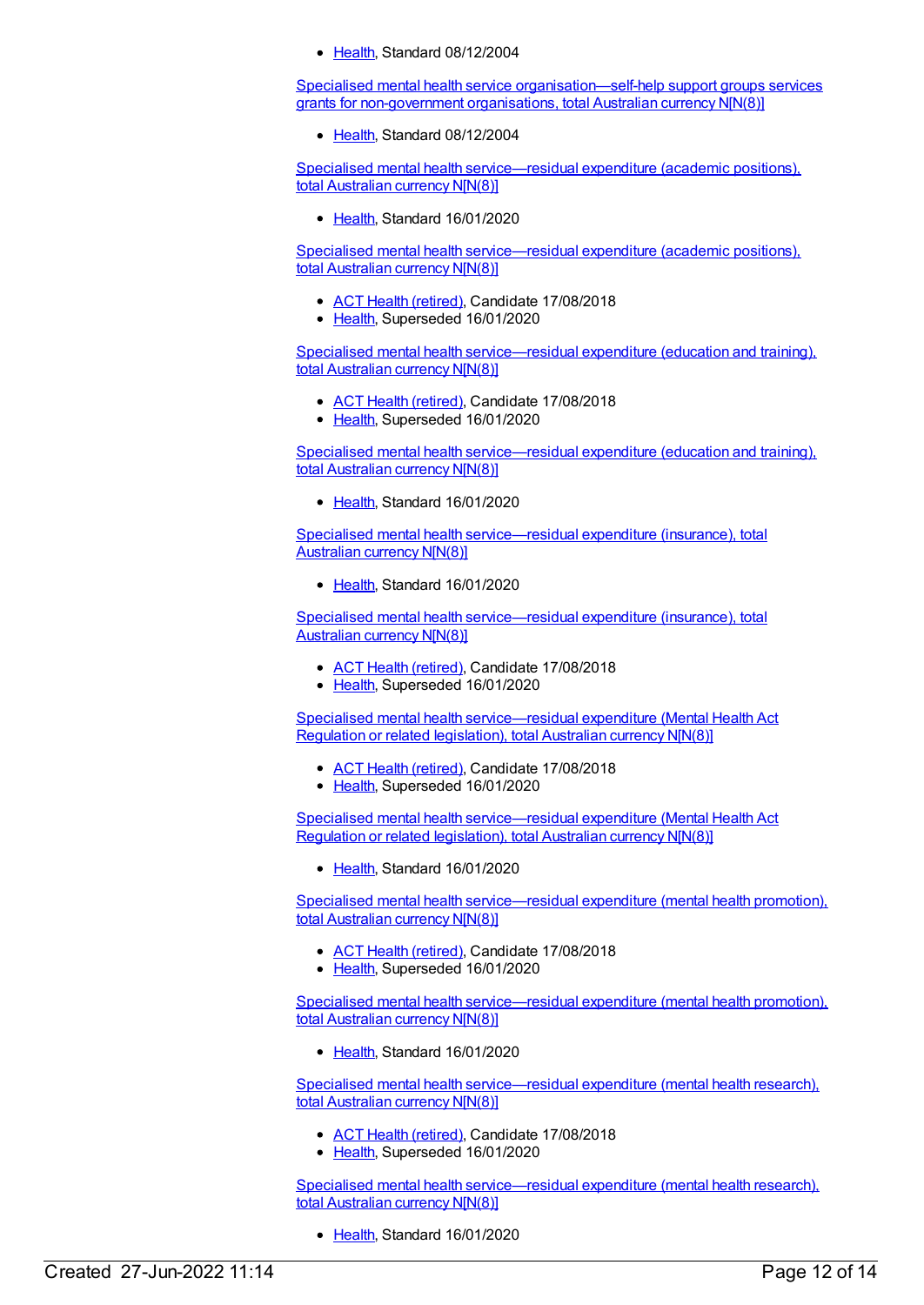Specialised mental health [service—residual](https://meteor.aihw.gov.au/content/290187) expenditure (other indirect expenditure), total Australian currency N[N(8)]

- ACT Health [\(retired\)](https://meteor.aihw.gov.au/RegistrationAuthority/9), Candidate 17/08/2018
- [Health](https://meteor.aihw.gov.au/RegistrationAuthority/12), Superseded 16/01/2020

Specialised mental health [service—residual](https://meteor.aihw.gov.au/content/722133) expenditure (other indirect expenditure), total Australian currency N[N(8)]

• [Health](https://meteor.aihw.gov.au/RegistrationAuthority/12), Standard 16/01/2020

Specialised mental health [service—residual](https://meteor.aihw.gov.au/content/290183) expenditure (patient transport services), total Australian currency N[N(8)]

- ACT Health [\(retired\)](https://meteor.aihw.gov.au/RegistrationAuthority/9), Candidate 17/08/2018
- [Health](https://meteor.aihw.gov.au/RegistrationAuthority/12), Superseded 16/01/2020

Specialised mental health [service—residual](https://meteor.aihw.gov.au/content/722135) expenditure (patient transport services), total Australian currency N[N(8)]

• [Health](https://meteor.aihw.gov.au/RegistrationAuthority/12), Standard 16/01/2020

Specialised mental health [service—residual](https://meteor.aihw.gov.au/content/290145) expenditure (program administration), total Australian currency N[N(8)]

- ACT Health [\(retired\)](https://meteor.aihw.gov.au/RegistrationAuthority/9), Candidate 17/08/2018
- [Health](https://meteor.aihw.gov.au/RegistrationAuthority/12), Superseded 16/01/2020

Specialised mental health [service—residual](https://meteor.aihw.gov.au/content/722137) expenditure (program administration), total Australian currency N[N(8)]

[Health](https://meteor.aihw.gov.au/RegistrationAuthority/12), Standard 16/01/2020

Specialised mental health [service—residual](https://meteor.aihw.gov.au/content/290185) expenditure (property leasing costs), total Australian currency N[N(8)]

- ACT Health [\(retired\)](https://meteor.aihw.gov.au/RegistrationAuthority/9), Candidate 17/08/2018
- [Health](https://meteor.aihw.gov.au/RegistrationAuthority/12), Superseded 16/01/2020

Specialised mental health [service—residual](https://meteor.aihw.gov.au/content/722139) expenditure (property leasing costs), total Australian currency N[N(8)]

• [Health](https://meteor.aihw.gov.au/RegistrationAuthority/12), Standard 16/01/2020

Specialised mental health [service—residual](https://meteor.aihw.gov.au/content/373040) expenditure (service development), total Australian currency N[N(8)]

- ACT Health [\(retired\)](https://meteor.aihw.gov.au/RegistrationAuthority/9), Candidate 17/08/2018
- [Health](https://meteor.aihw.gov.au/RegistrationAuthority/12), Superseded 16/01/2020

Specialised mental health [service—residual](https://meteor.aihw.gov.au/content/722141) expenditure (service development), total Australian currency N[N(8)]

• [Health](https://meteor.aihw.gov.au/RegistrationAuthority/12), Standard 16/01/2020

Specialised mental health [service—residual](https://meteor.aihw.gov.au/content/290158) expenditure (superannuation), total Australian currency N[N(8)]

- ACT Health [\(retired\)](https://meteor.aihw.gov.au/RegistrationAuthority/9), Candidate 17/08/2018
- [Health](https://meteor.aihw.gov.au/RegistrationAuthority/12), Superseded 16/01/2020

Specialised mental health [service—residual](https://meteor.aihw.gov.au/content/722145) expenditure (superannuation), total Australian currency N[N(8)]

• [Health](https://meteor.aihw.gov.au/RegistrationAuthority/12), Standard 16/01/2020

Specialised mental health [service—residual](https://meteor.aihw.gov.au/content/290147) expenditure (support services), total Australian currency N[N(8)]

- ACT Health [\(retired\)](https://meteor.aihw.gov.au/RegistrationAuthority/9), Candidate 17/08/2018
- [Health](https://meteor.aihw.gov.au/RegistrationAuthority/12), Superseded 16/01/2020

Specialised mental health service—residual expenditure (support services), total